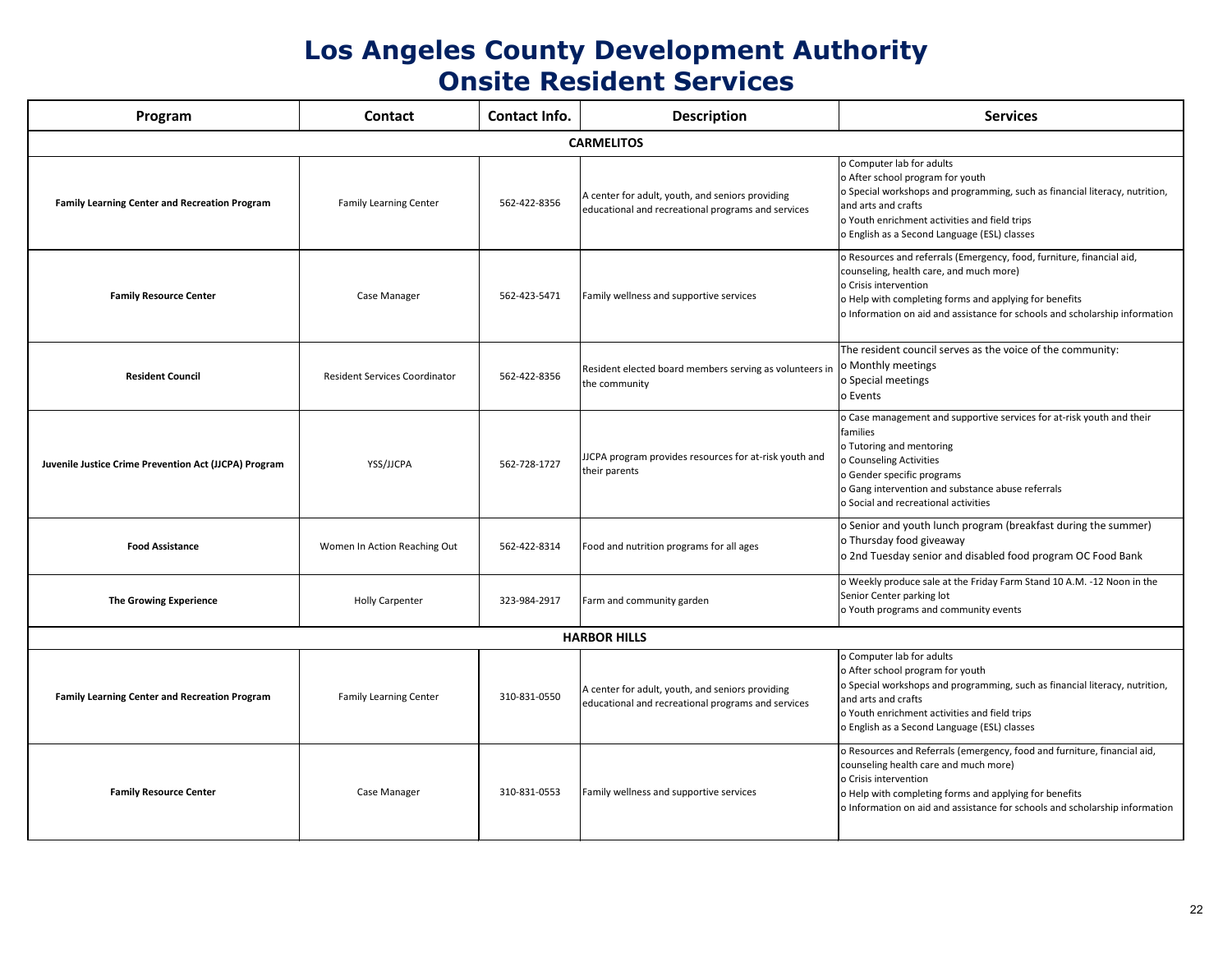### **Los Angeles County Development Authority Onsite Resident Services**

| Program                                              | <b>Contact</b>                                       | <b>Contact Info.</b> | <b>Description</b>                                                                                     | <b>Services</b>                                                                                                                                                                                                                       |  |  |  |
|------------------------------------------------------|------------------------------------------------------|----------------------|--------------------------------------------------------------------------------------------------------|---------------------------------------------------------------------------------------------------------------------------------------------------------------------------------------------------------------------------------------|--|--|--|
| <b>HARBOR HILLS (Continue)</b>                       |                                                      |                      |                                                                                                        |                                                                                                                                                                                                                                       |  |  |  |
| <b>Resident Council</b>                              | <b>Resident Services Coordinator</b>                 | 310-517-9381         | Resident elected board members serving as volunteers in   o Monthly meetings<br>the community          | The resident council serves as the voice of<br>o Special meetings<br>o Events                                                                                                                                                         |  |  |  |
| <b>JJCPA Program</b>                                 | YSS/JJCPA                                            | 323-896-9982         | The JJCPA program provides resources for at-risk youth<br>and their parents                            | o Case management and supportive services t<br>families.<br>o Tutoring and mentoring<br>o Counseling Activities<br>o Gender specific programs<br>o Gang intervention and substance abuse refe<br>o Social and Recreational activities |  |  |  |
| NUEVA MARAVILLA/EAST COUNTY                          |                                                      |                      |                                                                                                        |                                                                                                                                                                                                                                       |  |  |  |
| <b>Family Learning Center and Recreation Program</b> | <b>Family Learning Center</b>                        | 323-260-2211         | A center for adult, youth, and Seniors providing<br>educational and recreational programs and services | o Computer Lab for Adults<br>o After School Program for youth<br>o Special Workshops and programming, such<br>and Arts and Crafts<br>o Youth enrichment Activities and Field Trips<br>o English as a Second Language classes (ESL co  |  |  |  |
| <b>Family Resource Center</b>                        | La Familia Resource Center                           | 323-260-2207         | Family welness and supportive services                                                                 | o Resources and referrals (Emergency, food, f<br>counseling, health care, and much more)<br>o Crisis intervention<br>o Help with completing forms and applying fo<br>o Information on aid and assistance for schoo                    |  |  |  |
|                                                      | Case Manager                                         | 323-260-2207         |                                                                                                        |                                                                                                                                                                                                                                       |  |  |  |
| <b>Resident Council</b>                              | Nueva Maravilla (Currently Vacant)                   | N/A                  | Resident elected board members serving as volunteers in<br>the community                               | The resident council serves as the voice of<br>o Monthly meetings<br>o Special meetings<br>o Events                                                                                                                                   |  |  |  |
|                                                      | <b>East County</b>                                   | 323-260-2208         | Resident elected board members serving as volunteers in<br>the community                               |                                                                                                                                                                                                                                       |  |  |  |
| <b>JJCPA Program</b>                                 | YSS/JJCPA                                            | 323-260-2232         | The JJCPA program provides resources for at-risk youth<br>and their parents.                           | o Case management and supportive services t<br>families.<br>o Tutoring and mentoring<br>o Counseling activities<br>o Gender specific programs<br>o Gang intervention and substance abuse refe<br>o Social and Recreational activities |  |  |  |
|                                                      |                                                      |                      | <b>NORTH COUNTY</b>                                                                                    |                                                                                                                                                                                                                                       |  |  |  |
| <b>Resident Council</b>                              | Jususa Asinas, Current Resident Council<br>President | Management Office    | Resident elected board members serving as volunteers in  o Monthly meetings<br>the community           | The resident council serves as the voice of<br>o Special meetings<br>o Events                                                                                                                                                         |  |  |  |
| <b>Libertana Home Care</b>                           | Orchard Arms: Quennie Emperador,<br>Site Manager     | 661-799-7960         | Provides services to Orchard Arms residents.                                                           | o Provides assisted living<br>o Local transportation<br>o Socialization<br>o Keep residents as independent as possik                                                                                                                  |  |  |  |



- dent council serves as the voice of the community: ly meetings meetings
- anagement and supportive services for at risk youth and their
- g and mentoring
- ling Activities
- specific programs
- tervention and substance abuse referrals
- nd Recreational activities
- ter Lab for Adults
- chool Program for youth
- Workshops and programming, such as Financial Literacy, Nutrition, and Crafts
- enrichment Activities and Field Trips
- as a Second Language classes (ESL courses)
- ces and referrals (Emergency, food, furniture, financial aid,
- g, health care, and much more)
- tervention
- th completing forms and applying for benefits
- ation on aid and assistance for schools and scholarship information
- dent council serves as the voice of the community: ly meetings
- I meetings
- anagement and supportive services for at-risk youth and their
- g and mentoring
- ling activities
- specific programs
- tervention and substance abuse referrals
- nd Recreational activities

dent council serves as the voice of the community: ly meetings meetings

es assisted living ransportation zation esidents as independent as possible